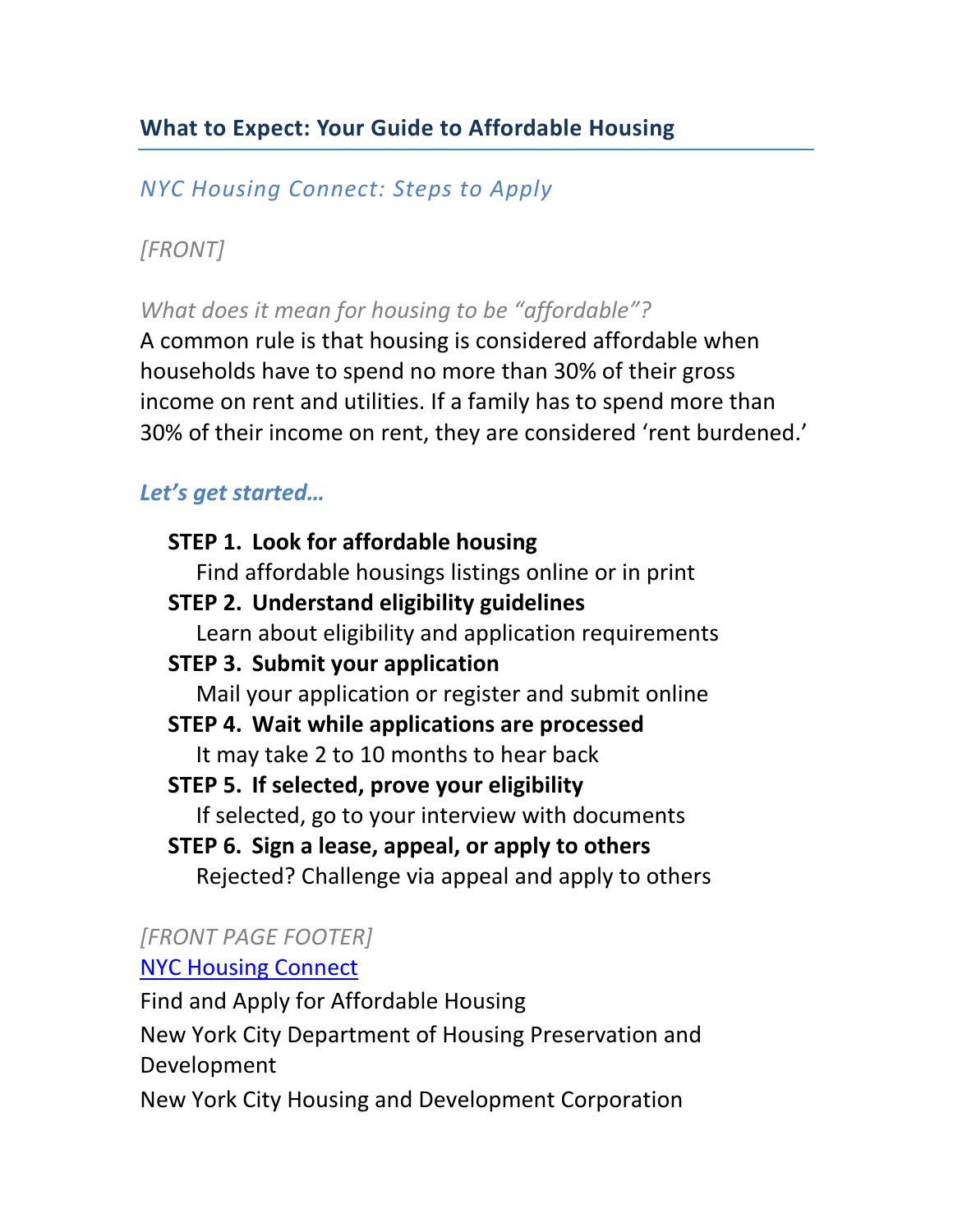Facebook: [www.facebook.com/NYCHPD](http://www.facebook.com/NYCHPD)

Twitter: @nychousing

Website: [www.nyc.gov/hpd](http://www.nyc.gov/hpd)

Visit [www.nyc.gov/housingconnect](http://www.nyc.gov/housingconnect) to get more information or to apply online.

This document is for informational purposes only. This is not an application for affordable housing. Filling out this document does not guarantee that you will receive an affordable unit.

*See back for more information.*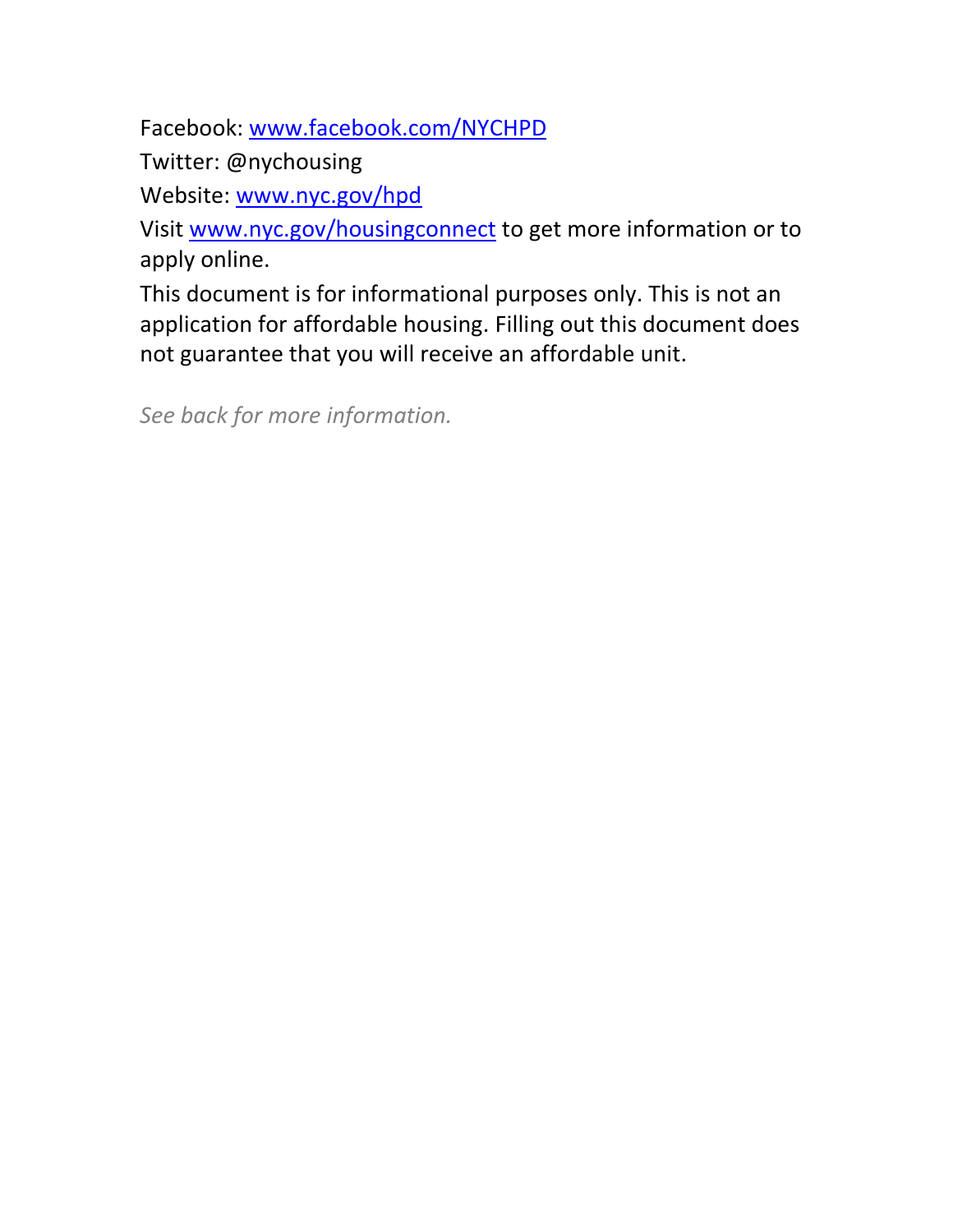### *NYC Housing Connect: Steps to Apply*

# *[BACK]*

### *Your Guide to Affordable Housing*

#### **STEP 1. LOOK FOR AFFORDABLE HOUSING**

#### **Find Affordable Housing Listings**

Visit NYC Housing Connect for current listings: www.nyc.gov/housingconnect Call 311 and ask for the Affordable Housing Hotline. Look for advertisements in newspapers. Look for posters at construction sites, at local community organizations, and around your neighborhood.

#### **Read the Advertisement Carefully**

Different affordable housing developments have different eligibility requirements, including income ranges. You may fall into different categories for different developments, depending on your household size and income. See Step 2 for more information on eligibility.

#### **STEP 2. UNDERSTAND ELIGIBILITY GUIDELINES**

#### **You May Be Eligible If…**

- your combined household income is between a development's minimum and maximum limits.
- the members of your household meet program rules.
- your credit history meets the developer's standards.
- you do not have housing, legal, or criminal issues**.**

#### **You may Get Preference for a Development If You…**

• have mobility, hearing, and/or vision impairments.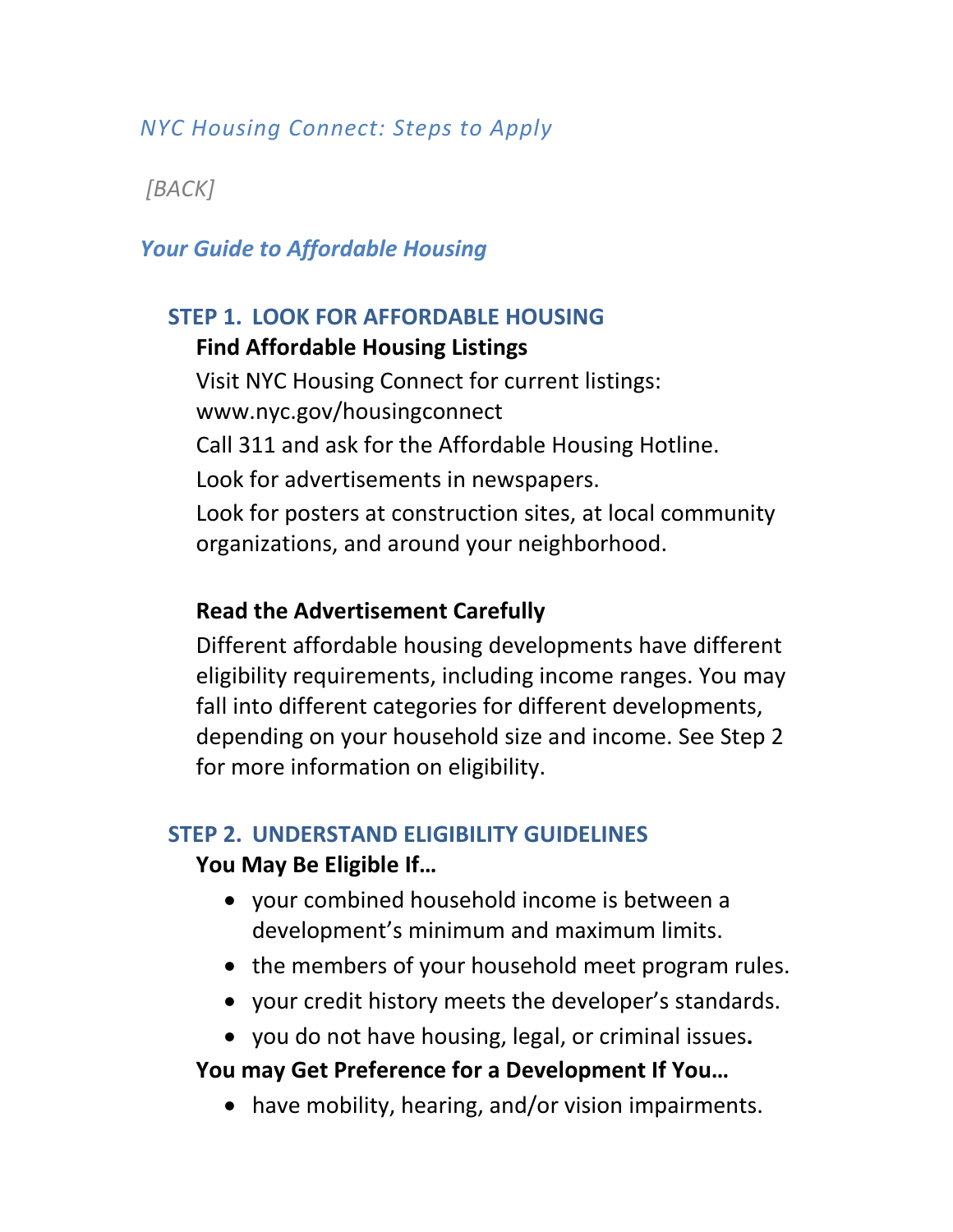- currently live in the same Community Board District. Find out what district you live in: http://www.nyc.gov/html/cau/html/cb/cb.shtml.
- work for the City of New York. See: http://www.nyc.gov/html/hpd/html/apartment/faqsmunicipal-employees.shtml
- Applicants who live in New York City receive a general preference over non-city residents.

#### **STEP 3. SUBMIT YOUR APPLICATION**

### **Apply Online**

Create an account on [www.nyc.gov/housingconnect.](http://www.nyc.gov/housingconnect)

Make sure your profile is updated and accurate each time you log on, then submit an application to developments of your choice.

### **Apply Through the Mail**

Check the property advertisement, which tells you how to request an application by mail.

Sign your application, or it will be rejected.

Mail your application before the deadline date; do not use priority, certified, registered, express, overnight, or oversized mail.

Your chances of being selected in a lottery are the same, whether you apply online or by mail.

Answer all of the questions on the application to the best of your knowledge. Fraudulent or incomplete information may result in disqualification.

#### **STEP 4. WAIT WHILE APPLICATIONS ARE PROCESSED**

**How Applications Are Processed**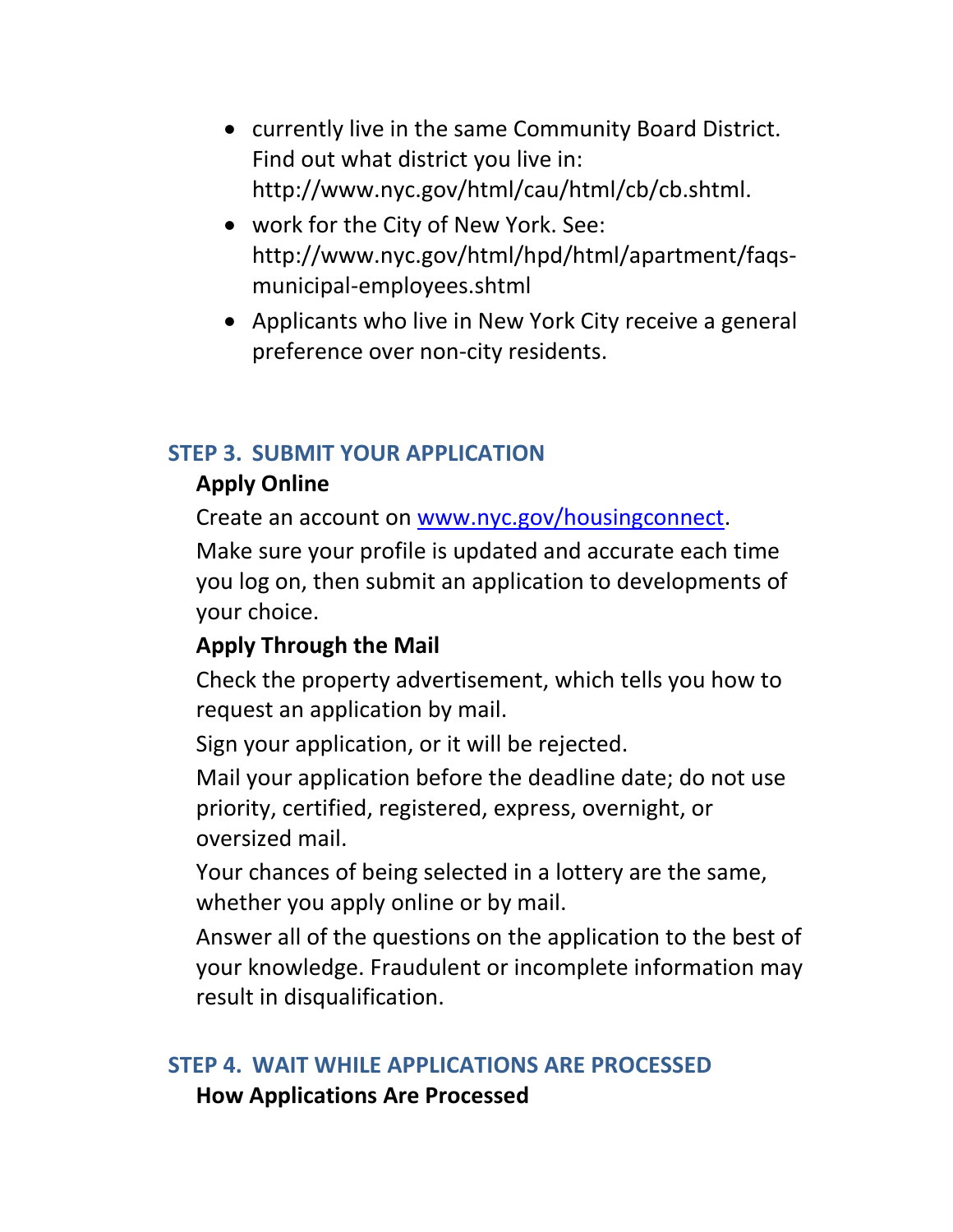All applications are randomly ordered and assigned a log number based on this order.

To maintain fairness, housing developers work in order of the randomized log numbers which provides basis for resident selection and the process of verifying eligibility of applicants.

Applicants that meet one or more preferences will be given first consideration. See Step 2 for a list of the preference categories.

### **When Will You Hear Back?**

A property may receive from 1,000 to 40,000 or more applications. You may hear about the status of your application within two to ten months after the deadline. However, because there are so many applications, you may not be contacted, even if you qualify for the property for which you applied.

Your chances of being contacted are greatest if you are randomly assigned a low log number, or you meet one or more preference criteria.

### **STEP 5. IF SELECTED, PROVE YOUR ELIGIBILITY**

#### **Go to the Interview**

If you are selected, you will be contacted by the developer. They will invite you to an interview to verify if you meet eligibility rules.

Your interview is very important. Spots are limited.

Confirm your appointment immediately or reschedule if necessary.

Going to the interview does NOT guarantee that you will receive affordable housing.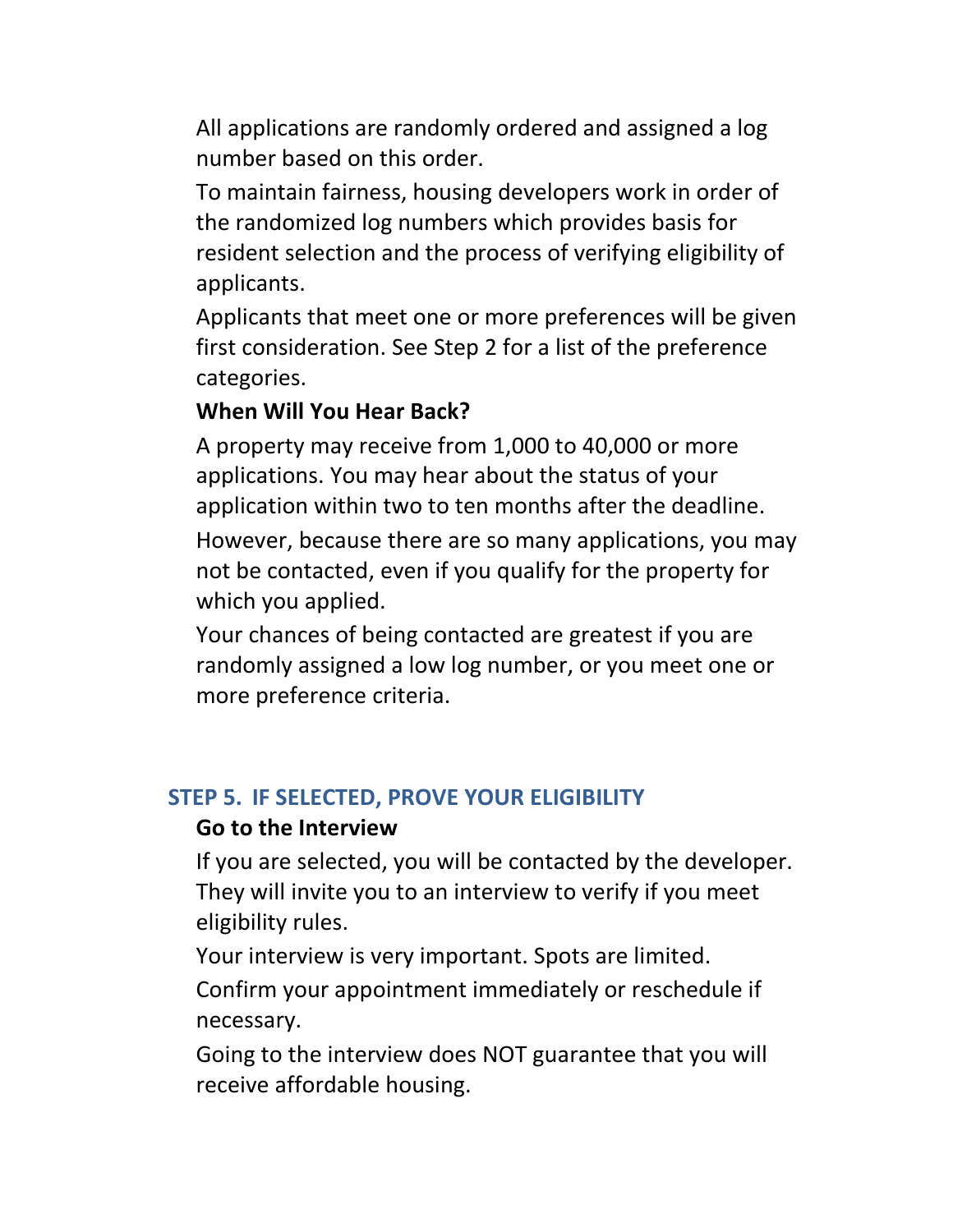#### **Bring Documentation**

You will be asked to bring copies of birth certificates, IDs, pay stubs, tax returns, proof of address, and other detailed documentation for each member of your household.

#### **Wait for Confirmation**

After the developer verifies your eligibility, a City employee will review your file for accuracy.

If there are questions, you will be contacted.

#### **STEP 6. SIGN A LEASE, APPEAL, OR APPLY TO OTHERS**

#### **If Your Eligibility Is Confirmed…**

If your file is in order, you may be invited to sign a lease. You might also be placed on a waiting list. The developer will tell you if you if you're on the waiting list. You are responsible for notifying the developer every six months if you wish to remain on the list.

#### **If You Are Found Not Eligible…**

You will receive a rejection letter. If you disagree, you can appeal. You have two weeks or ten business days to appeal the decision.

As described in the rejection letter, you will need to submit an appeal in writing to the developer, explaining the reason you believe the rejection was in error.

#### **You Can Apply to Others**

Submit an application for another affordable housing development. You can apply for as many developments as you want.

**IMPORTANT! FRAUD ALERT**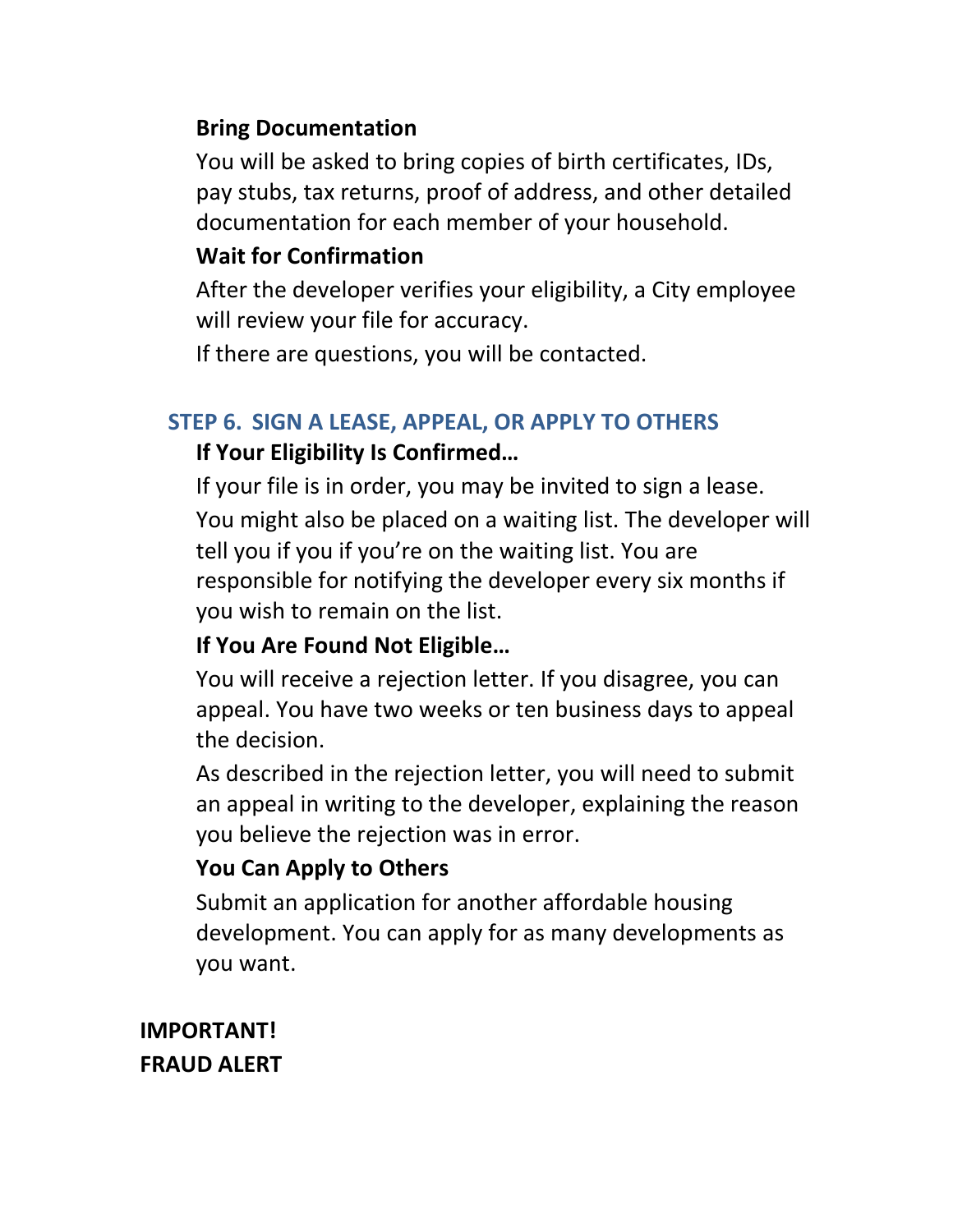Do not pay any money or fee at any time to anyone for an application to any HPD or HDC-sponsored housing project. If you see an advertisement for an HPD or HDC affordable housing project that is not posted on an official City web site, report it to 311 immediately.

Visit www.nyc.gov/housingconnect for more info or to apply online.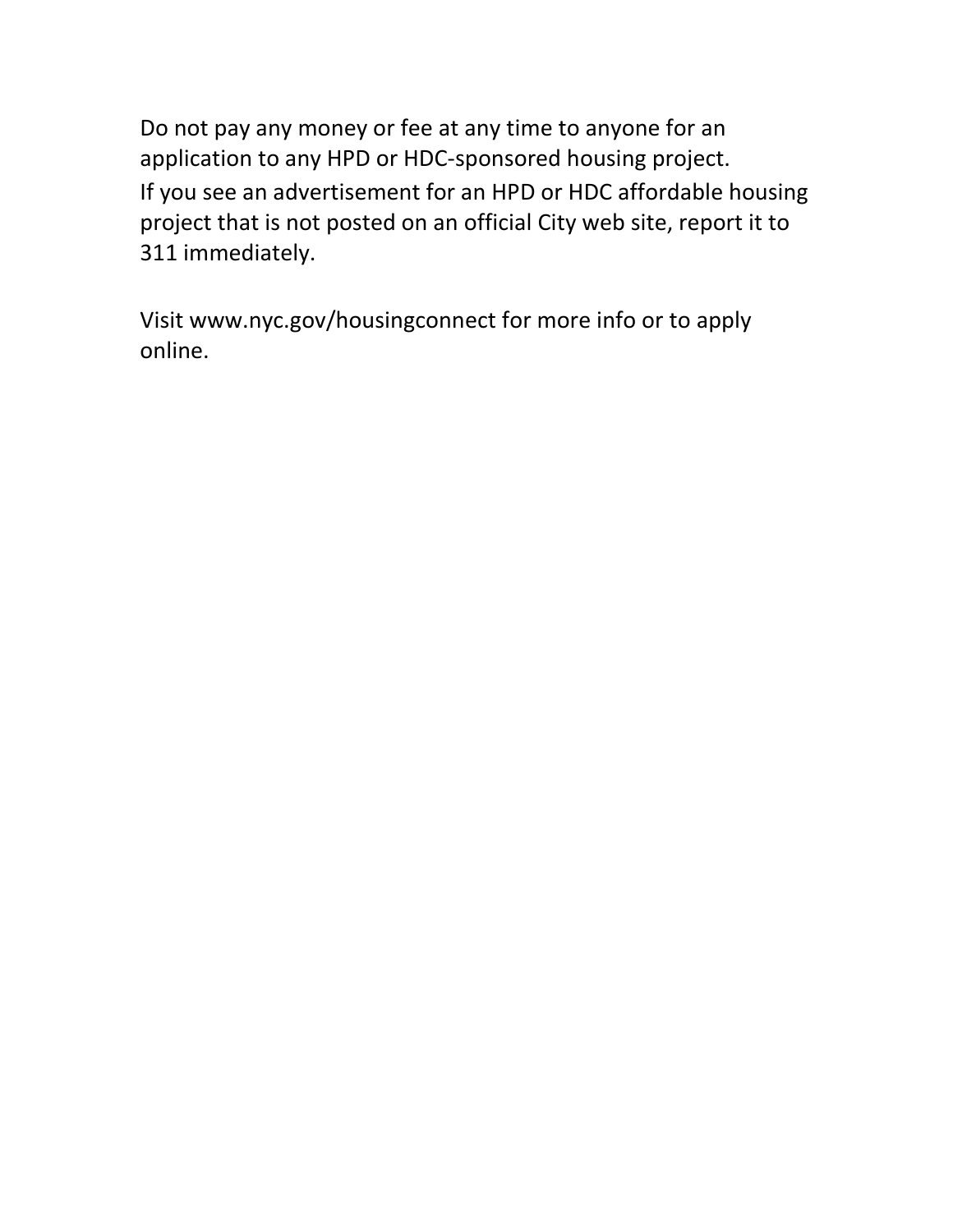### **After You Apply for Affordable Housing: Checklists and Resources**

*NYC Housing Connect* 

*[PAGE 1]*

### **ABOUT THIS GUIDE**

Affordable housing applications are selected for review through a lottery process. If your application is selected and you appear to qualify for an apartment, you will be invited to an interview. That interview is to figure out if you are eligible for affordable housing.

Interviews are usually scheduled from two to ten months after the application deadline. You will be asked to bring in documents about who will be living with you, how much money the household makes, your current apartment, and other information.

This guide helps you prepare for the interview. It lists the documents you may need to bring and offers tips on how to find and prepare the copies you need.

*[PAGE 2]*

# **HOUSEHOLD DOCUMENTS**

If you are contacted for an interview, you will be asked to bring COPIES of documents that verify the people in your household. Please do not bring original documents, unless asked. Copies of these documents will remain on file – you will not get them back.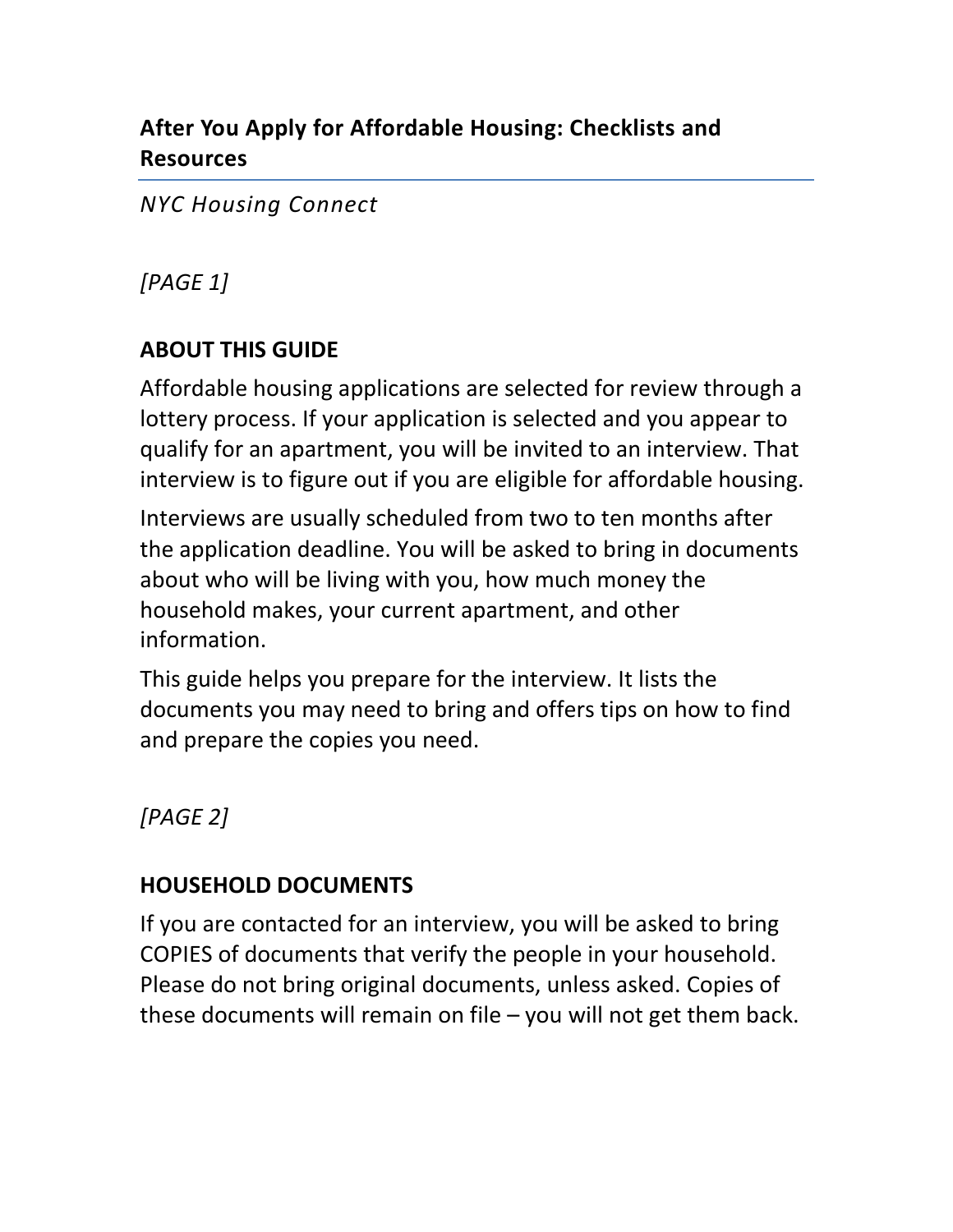The developer will let you know which documents you are required to bring with you. All of the items below may be required.

### **DO YOU HAVE THESE DOCUMENTS?**

### **Current Apartment**

- $\Box$  Copy of your current lease, if you rent your own apartment. If you do not have a lease, a notarized letter from your landlord.
- $\Box$  Copies of your last three (3) to twelve (12) rent receipts or cancelled rent checks.
- $\Box$  Copies of your most recent electric and gas bills (in your name and showing your current address).
- $\Box$  Copy of your most recent telephone bill (in your name and showing your current address).
- $\Box$  If you do not rent your own apartment and you are living with someone else, bring a notarized letter from your housemate along with a copy of their lease and copies of their utility bills.

# *Where can I get documents notarized?*

- Property management agents and local tax or law offices often have notaries on staff.
- Most banks will be able to notarize documents and the fee is nominal.

# **Household Members**

- $\Box$  Copies of birth certificates for each person in the household
- $\Box$  Copies of Social Security cards for each person in the household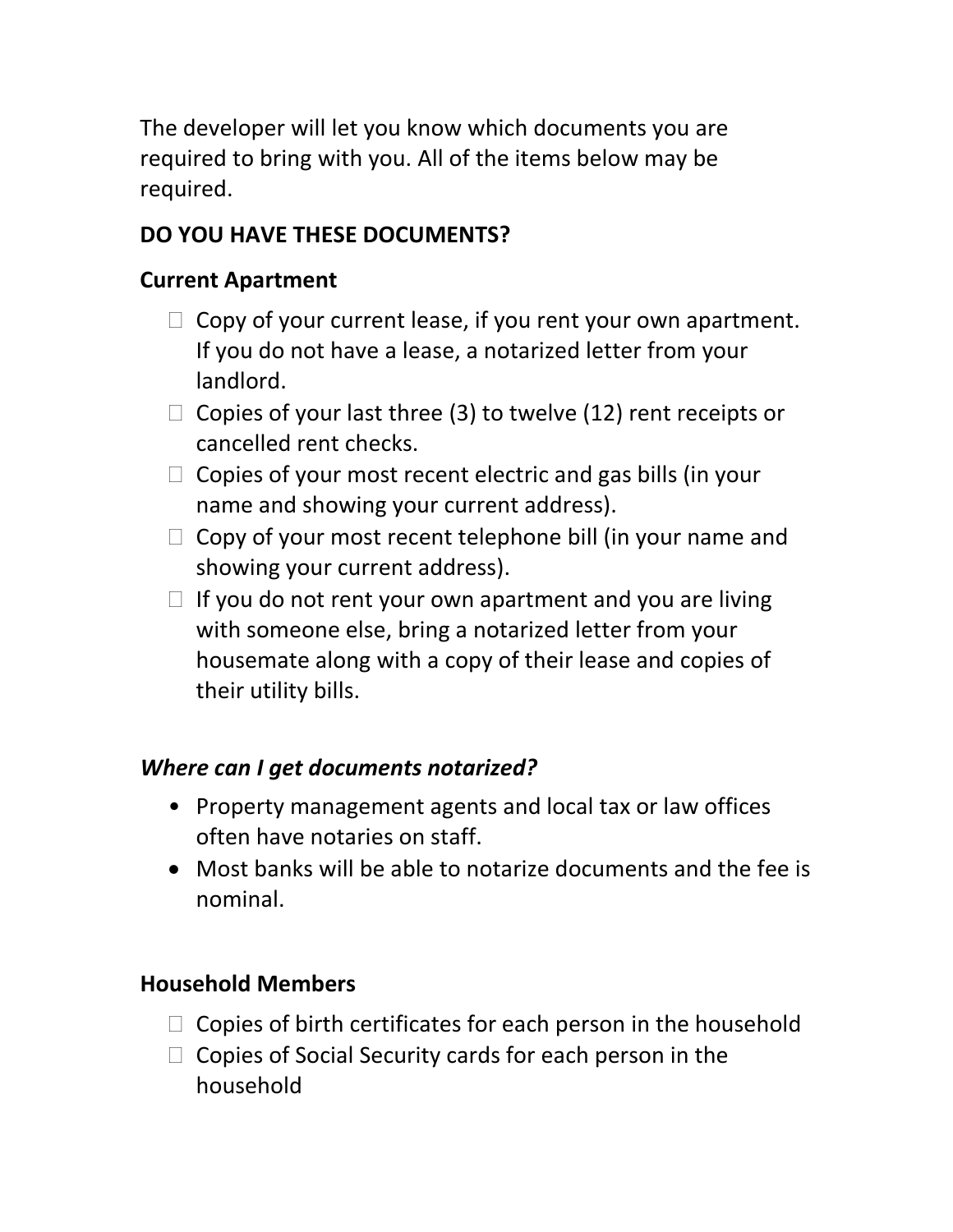- $\Box$  Copies of picture ID for all persons over 18 (examples: driver's license, passport)
- $\Box$  Copies of school letters verifying enrolment for everyone attending school (examples: New York City public school, private school, college, university)

*[PAGE 3]*

### *How can I order identity documents?*

### **BIRTH CERTIFICATE**

Processing Time: 2 Days to 8 Weeks | Cost: ~\$15–\$25

- New York City births: Copies of official New York City birth certificates can be ordered online, in person, or via mail through the NYC Department of Health and Mental Hygiene. They cost \$15, plus a \$9 mailing and service charge. Online orders are processed within 24 hours. Visit http://www.nyc.gov/doh or call 311 for details.
- Births elsewhere in the United States: Certificates can typically be requested from county clerks or state offices of vital records. To find your state's vital records office, please visit http://www.cdc.gov/nchs/w2w.htm or seek assistance at your local library.

#### **SOCIAL SECURITY CARD**

Processing Time: 2 to 6 weeks | Cost: Free

• Pick up an application at your local Social Security office and/ or Card Center. To find your local office, call 1-800-772- 1213 or go to [http://www.ssa.gov/cardcenters/cardcenterinfo.html.](http://www.ssa.gov/cardcenters/cardcenterinfo.html)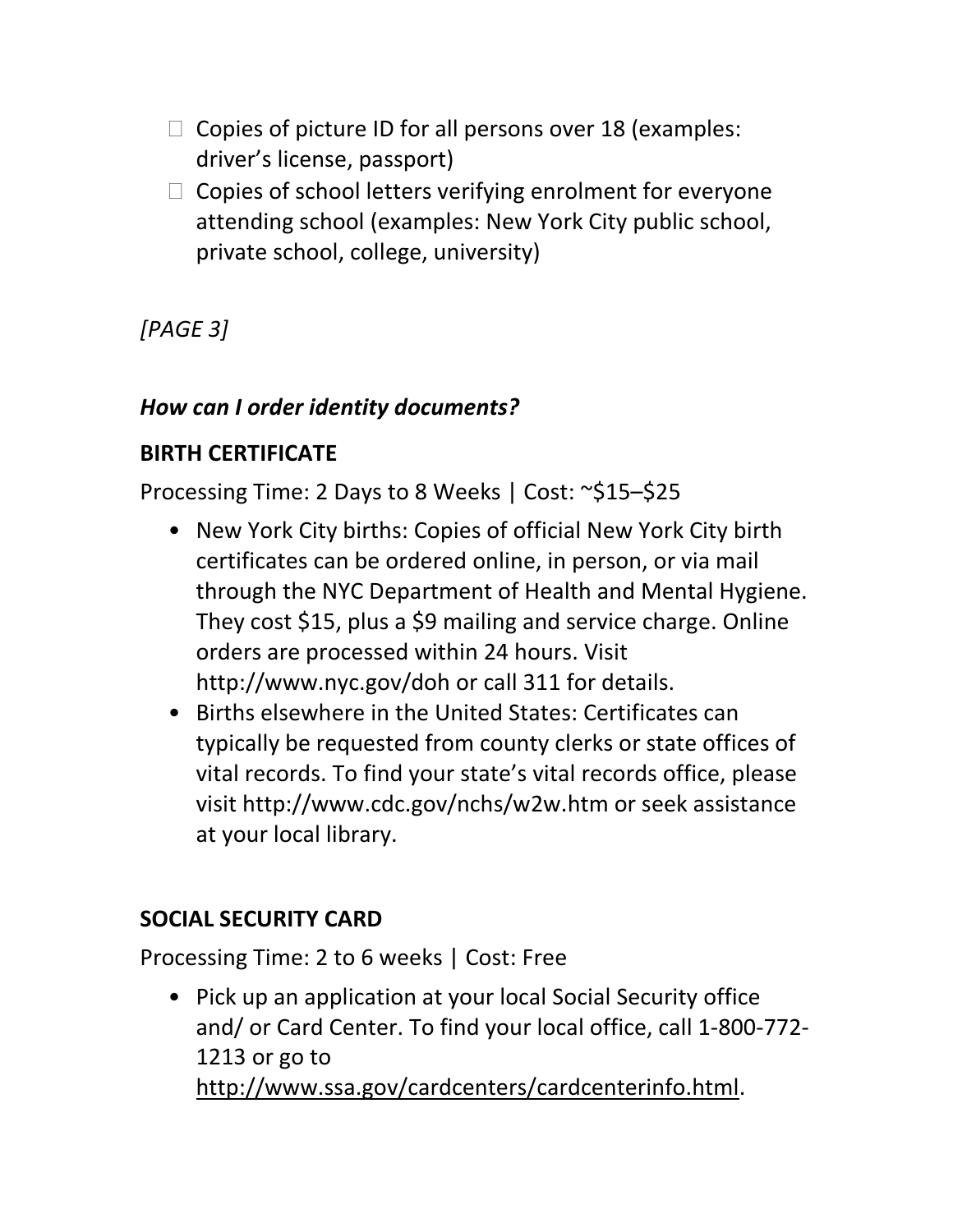### **NEW YORK DRIVER'S LICENSE OR PHOTO ID**

Processing Time: 2 to 4 Weeks | Cost: \$10–\$80

• Apply to the NY State Department of Motor Vehicles for a driver's license or a non-driver photo ID. Visit www.dmv.ny.gov/ license.html for details, find your local branch at http://www.dmv.ny.gov/offices.htm, or call 1-212- 645-5550 or 1-718-966-6155 for information.

#### *Where can I make photocopies?*

- Brooklyn Public Library: Call 311 or go to www.brooklynpubliclibrary.org
- New York Public Library: Call 311 or go to www.nypl.org for Bronx, Manhattan, and Staten Island branches
- Queens Public Library: Call 311 or go to [www.queenslibrary.org](http://www.queenslibrary.org/)
- Your local community board office: Call 311
- Copy and print shops

*[PAGE 4]*

### **INCOME DOCUMENTS**

Your household's annual income is the "gross amount" earned by everyone over 18 who lives with you. "Gross amount" means what you were paid by your employer before taxes. Your gross income is usually more than your take-home pay. (Note: If you're self-employed, you report your net income after deductions.)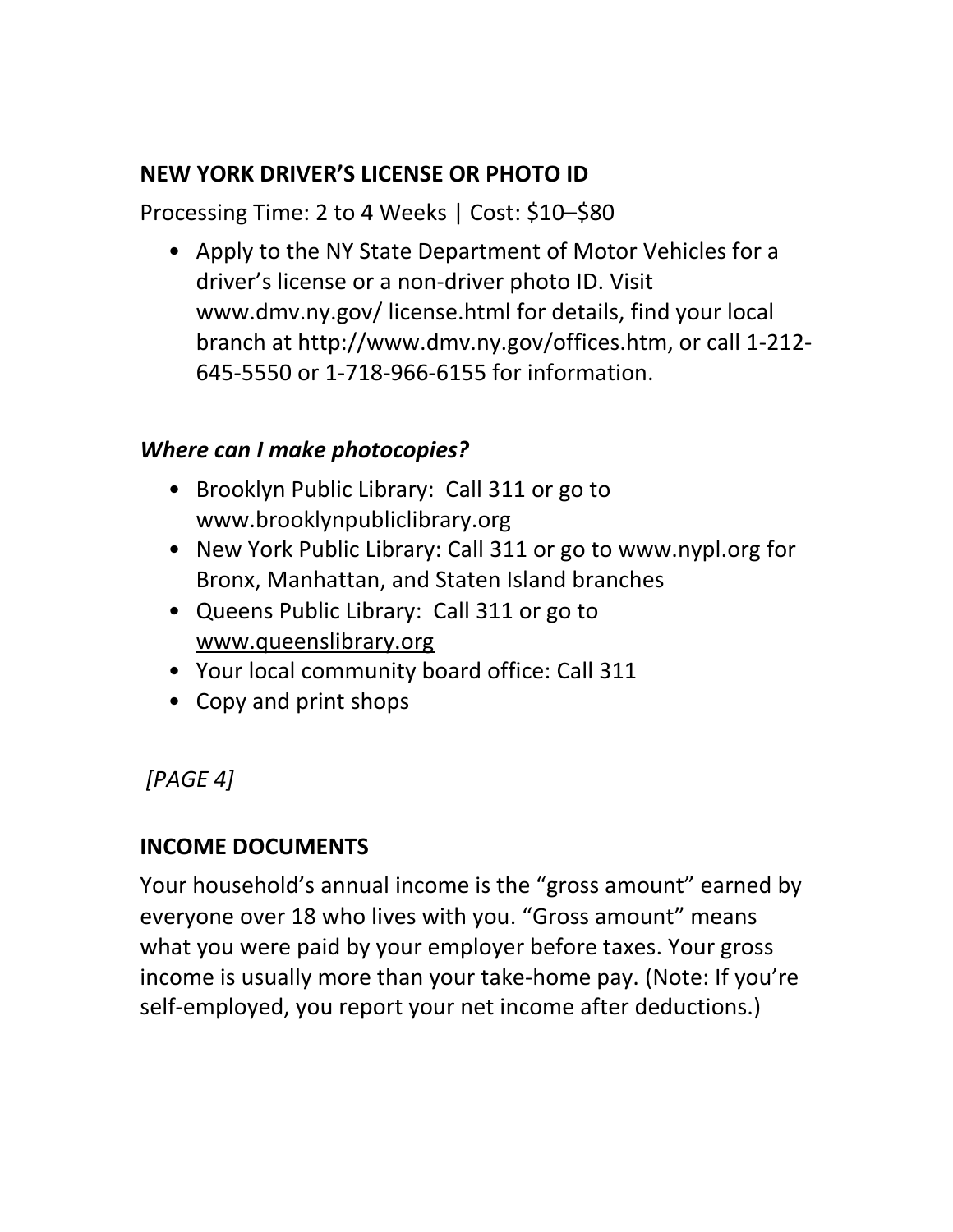Collect as much documentation as you can. The IRS says the documents below are acceptable proof of income. Provide income documents for every household member over 18.

### **DO YOU HAVE THESE DOCUMENTS?**

#### *Why are all these documents necessary?*

HPD and HDC require all of these documents to confirm and calculate the total annual amount that your household makes – from regular employment and from other income sources.

#### **Household Employment Income**

*Does anyone in your household earn a salary or hourly wages?* The developer will tell you what documents are required. You'll usually be asked to bring the following,<br>for each household member:

- $\Box$  Copies of last six (6) pay stubs
- $\Box$  Copies of last year's W-2 forms (all pages)
- $\Box$  Copies of signed & completed federal and state tax returns from the last year
- $\Box$  Proof of cash payments (notarized letters from employers)
- $\Box$  Bank statements that support deposits

### *Is anyone in your household self-employed?*

For each self-employed household member, provide copies of:

- $\Box$  Copies of past 3 years' signed Form 1040, with schedule C, E or F
- $\Box$  Copies of all 1099s from the last 3 years
- $\Box$  Copies of 3 years of state tax returns

*[PAGE 5]*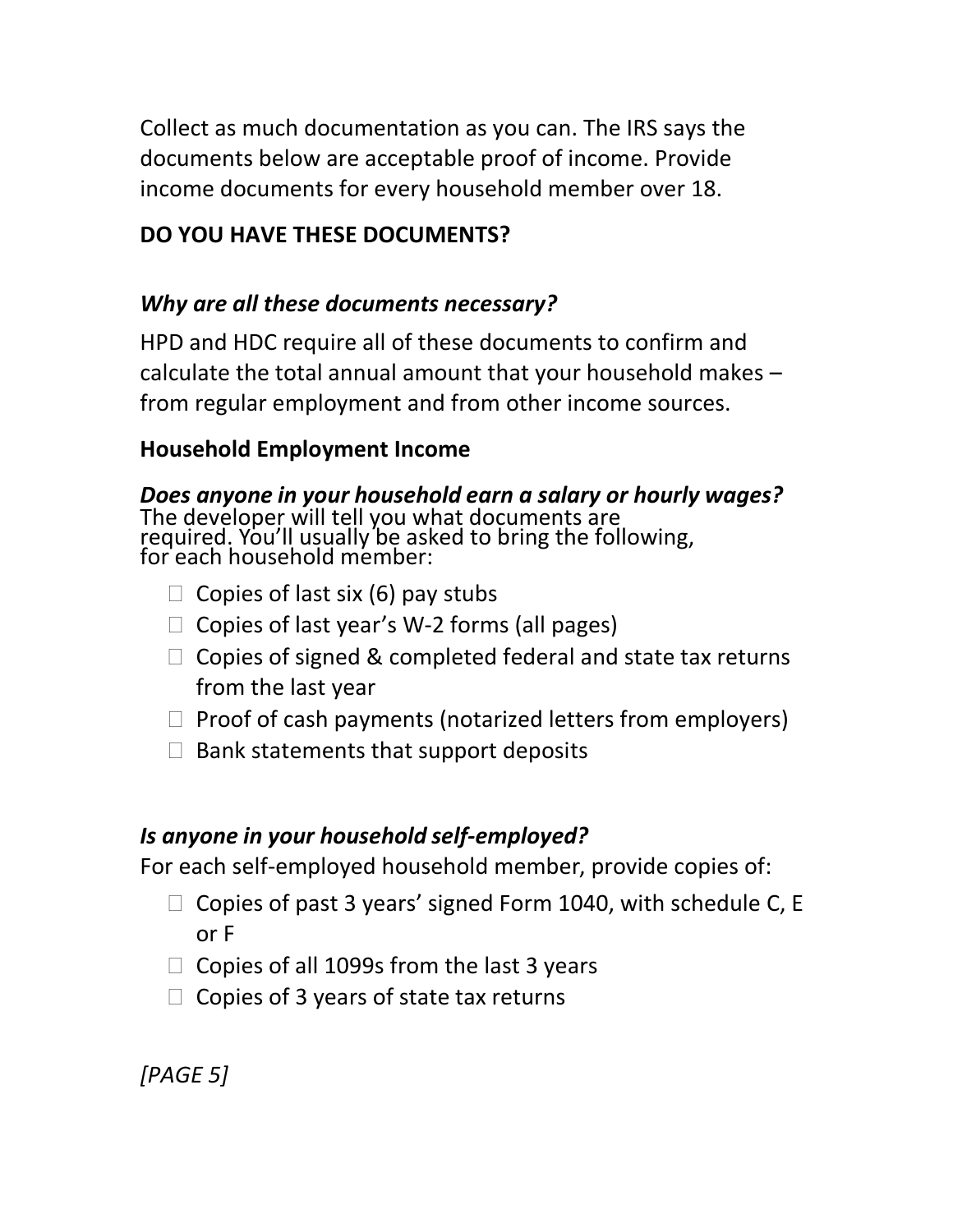# **Household Income from Other Sources**

You must show documents about all the money you receive, even if it's not from a job. The developer will tell you what documents are required. You'll usually be asked to bring the following, for each household member:

#### *Do you receive benefits or income listed below?* Copies of documentation for:

- $\Box$  Social Security or SSI (annual documentation)
- Veteran's Benefits (annual documentation)
- $\Box$  Income from Rental Properties
- $\Box$  Public Assistance (AFDC) (Documentation from past 120 days)
- Armed Forces Reserves

### *Do you receive dividends and/or annuities?*

 $\Box$  Copies of statement from issuing institution(s)

### *Do you receive scholarship and/or grant money?*

 $\Box$  Copies of dated award letters

# *Do you receive alimony and/or child support?*

Provide copies of:

- $\Box$  Copies of separation or settlement agreement(s) stating the amount and type of support and payment schedule
- $\Box$  Copies of any official statement or print-out (dated within the last 120 days and showing activity and amounts), or a notarized affidavit.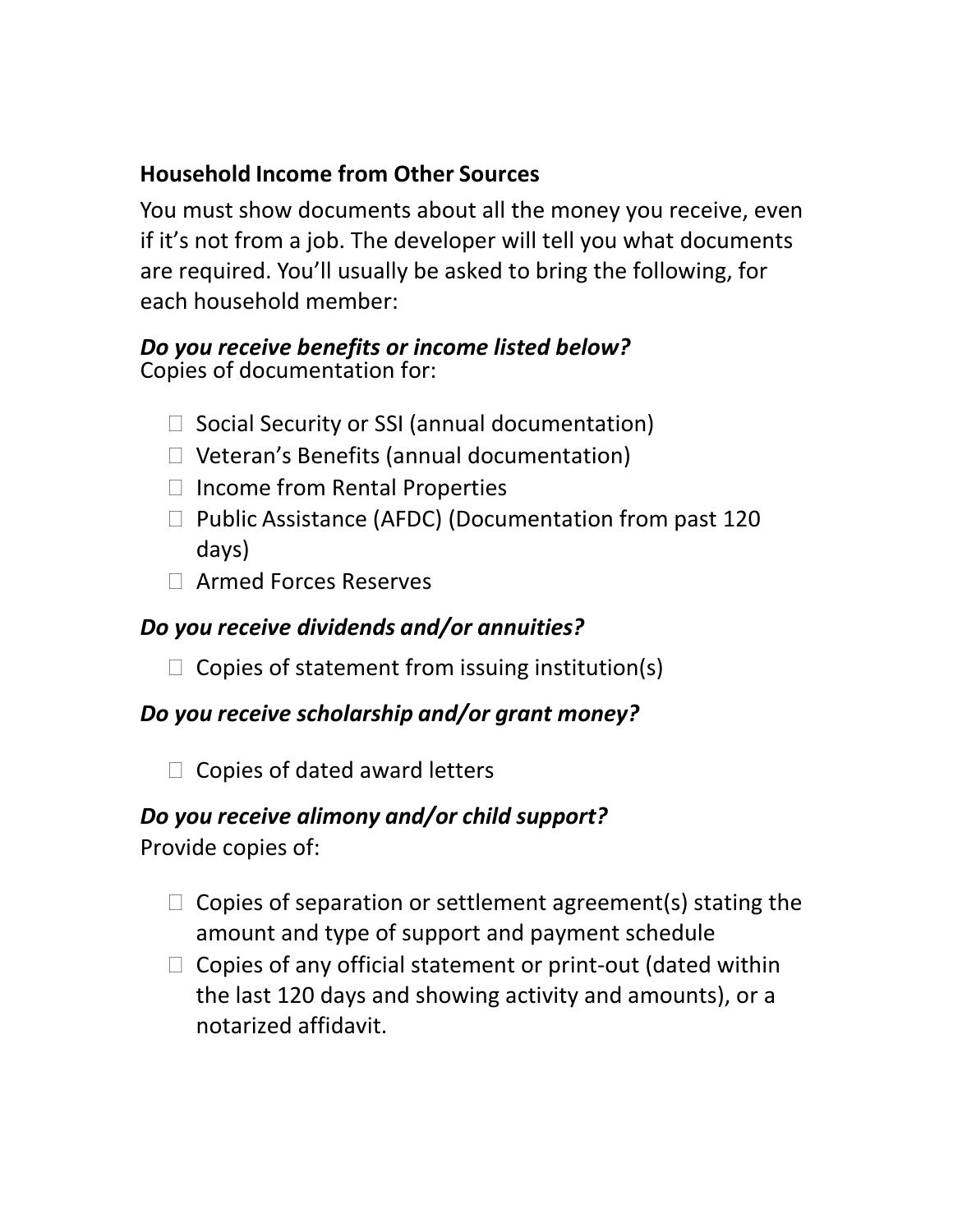### *Disability insurance, workers' compensation, and/or severance payments?*

 $\Box$  Copies of last six (6) current consecutive pay stubs or a verification letter

# *Do you receive recurring contributions and/or gifts? Do you receive other forms of periodic income?*

- $\Box$  Notarized statement and/or affidavit signed by the person providing assistance, including the purpose of the income, dates and value of gift(s), and how often the gift is provided (weekly, monthly, annually).
- $\Box$  Bank statements supporting receipt of these payments

*[PAGE 6]*

### **ELIGIBILITY PROBLEMS**

You should document any problems you've had with your past landlords or with your credit. Even with these documents, there is no guarantee that you will be eligible for an apartment. Your application could still be rejected, even with good documentation.

### **Past Landlord Problems**

*Has a landlord ever filed legal action against you for any reason?* If yes, bring copies of:

- $\Box$  All legal stipulations
- $\Box$  Any final legal judgments
- $\Box$  Satisfactions filed with court

### **Past Credit Problems**

*How is your credit history?*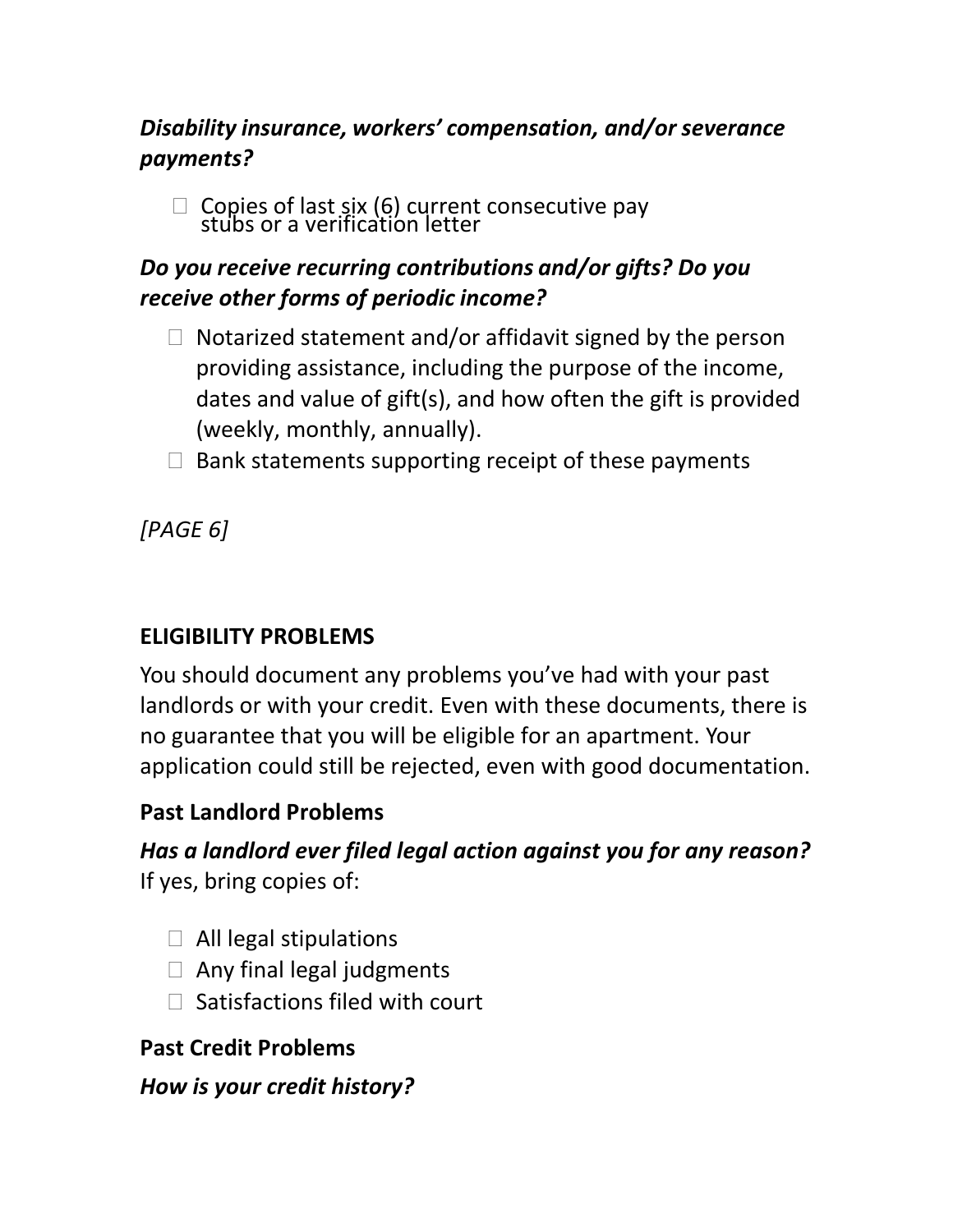If you are selected for an interview, your credit can be a factor<br>in the decision-making process. The credit history required for<br>each development is set by the building developer.<br>Requirements will be different from one d next. If you have any documentation about your credit, you may want collect it in advance. Examples of documentation  $include:$ 

- $\Box$  Correspondence that shows the resolution of credit problems or debts
- $\Box$  Satisfaction of paid liens or judgments
- $\Box$  Current account balances
- $\Box$  Any final legal judgments

Please note that providing this information does not guarantee that you will be eligible for an apartment. To learn how to improve your credit score, visit [http://www.annualcreditreport.gov.](http://www.annualcreditreport.gov/)

Visit [www.nyc.gov/housingconnect](http://www.nyc.gov/housingconnect) to get more information.

# *[FOOTER]*

[NYC Housing Connect](http://www.nyc.gov/housingconnect)

Find and Apply for Affordable Housing

New York City Department of Housing Preservation and Development

New York City Housing and Development Corporation

Facebook: [www.facebook.com/NYCHPD](http://www.facebook.com/NYCHPD)

Twitter: @nychousing

Website: [www.nyc.gov/hpd](http://www.nyc.gov/hpd)

Visit [www.nyc.gov/housingconnect](http://www.nyc.gov/housingconnect) to get more information or to apply online.